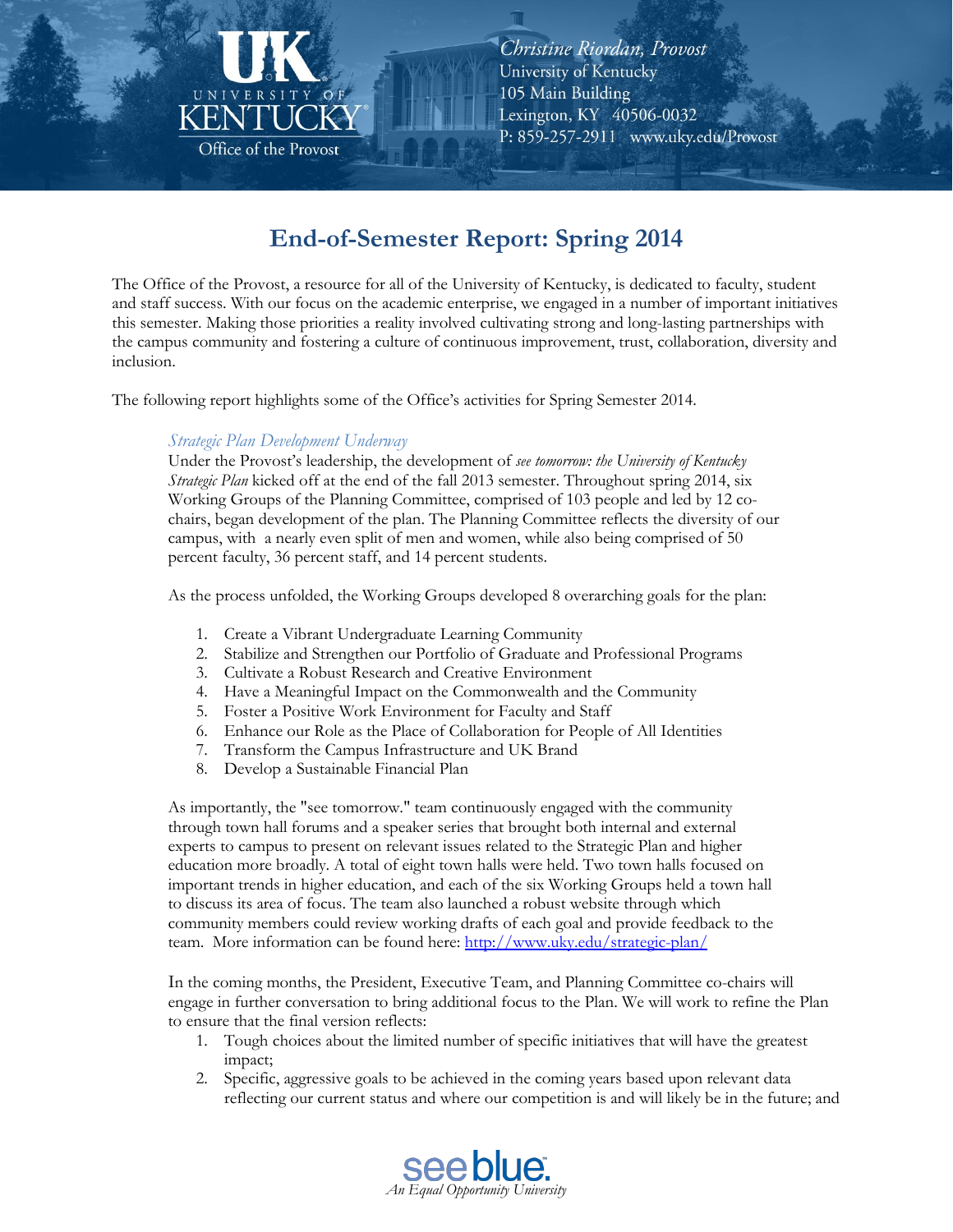

3. A business plan that includes the human, financial, and capital resources necessary to achieve our goals built upon a distillation of basic assessments of where we currently stand on these dimensions.

As we move forward together, our goal is to have a single document with these components prepared for Board of Trustees review and discussion at their October 2014 retreat.

The remainder of this Provost area end-of-semester report is organized by the goals of the strategic plan.

# **Create a Vibrant Undergraduate Learning Community**

#### 1. Undergraduate Scholarship Review

Significant work was undertaken to review and project undergraduate scholarship needs funded at the institutional level. A team composed of members from the Provost Budget Office and Enrollment Management began intensive work to review, analyze, and project scholarships by breaking the scholarship budgets down into decision categories and accounting for factors such as student matriculation, retention, tuition increases, and scholarship-eligible freshmen. The result of this collaborative effort was a five-year forecast of additional scholarship investments necessary to maintain current award levels. Over the course of the next several months, the team will be working in conjunction with the University's Analytics team to develop an interactive student yield model to account for various factors affecting yield. This plan -- along with our fiveyear forecast -- will aid us in better usage of our scholarship offerings to be more responsive to student need while managing toward an appropriate discount rate.

2. Undergraduate Enrollment Pilot and Improved Admissions Reporting

UK launched a variety of new marketing and admissions initiatives from February through May to help ensure that the undergraduate enrollment budget target of 4,800 students is met. Additionally, a task force is currently working on a capacity analysis to determine how we might accommodate entering class sizes of 4900, 5000, and 5100. Enrollment Management also developed new weekly undergraduate admission reporting that reflect weekly data for freshmen and transfer students with comparative information for the past 3 years for each academic college. The reports also contain detailed information on each academic major, the quality measures, graphical representations, along with a narrative that highlights the weekly enrollment activities in Enrollment Management. Please contact Don Witt for more information at dwitt@uky.edu

#### 3. Living Learning Program Task Force

The Living Learning Program Task Force, co-chaired by Ike Adams and Dan O'Hair, was convened by Provost Riordan in Fall 2013 to (a) examine carefully the Living Learning Program landscape on the UK campus, and (b) investigate best practices from well-established and highly regarded LLPs at other campuses. The task force provided recommendations in four areas: academic standards; assessment and measurement;

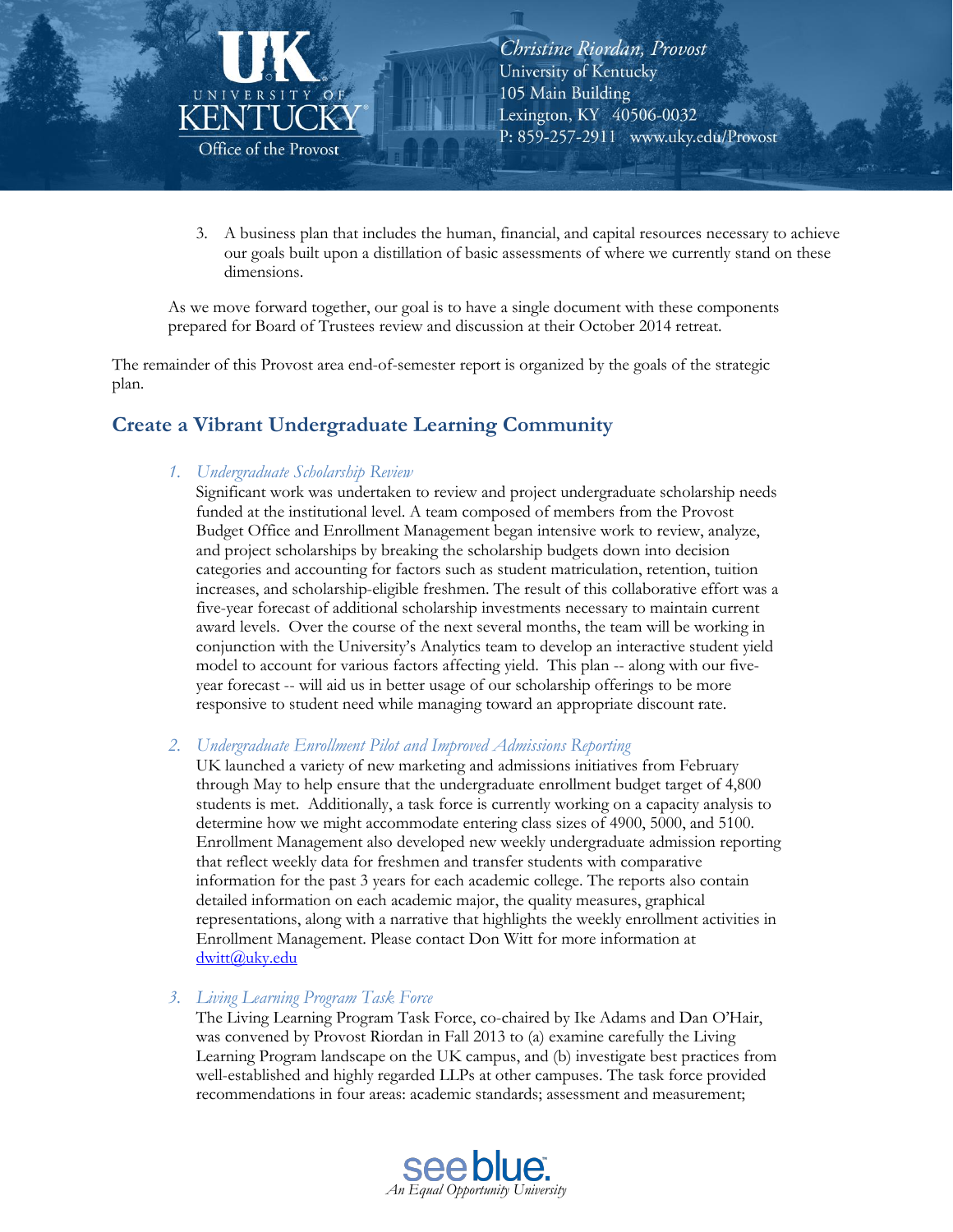

staffing and structure; and financial issues. These recommendations can be found in the task force's final report here: http://uknow.uky.edu/sites/default/files/llp\_report\_final.pdf

#### 4. Retention Efforts

The Campus Retention Advisory Committee was established to advise central campus leadership in the design, implementation, and assessment of strategies and programs that improve student academic success, retention, and graduation. Diversity efforts are integral to these strategies and programs. This committee is comprised of representatives from the academic colleges, Enrollment Management, Student Affairs, Undergraduate Education, the Office of Institutional Diversity, and UKAT. During Spring 2014, the Campus Retention Advisory Committee collaborated with UKAT and Undergraduate Education in completing the following tasks: Enrollment and Retention Dashboards; Retention Prediction Model; and Benchmark and Peer Data Comparison & Best Practices. The committee also identified three areas to begin/continue work on immediately, with an eye toward improvements for Fall 2014: College Retention Strategies (electronic process of identification, compilation, and monitoring) tied to the UK and College Strategic Plans; Major selection for first-time freshmen, including advising and career exploration; and Expansion of "The 300": Model of Student Outreach and Intervention. Going forward, the Campus Retention Advisory Committee is planning implementation strategies for specific campus retention activities. The committee has selected four areas in which to concentrate their efforts: First-Year Experience; Gatekeeper and Bottleneck Courses; Student Resource Center; and Program Admission Standards. These recommendations have been shared with the Provost for her input and approval. During the summer and upcoming academic year, the committee will further explore these topics, examining the desired goals, advantages, challenges, resources, and project timelines. For more information, please contact Ben Withers at bwithers@uky.edu

#### 5. Successful Launch of Presentation U

A successful soft launch of UK's Quality Enhancement Plan, Presentation U!, began this year. During the fall semester, faculty members were invited to apply for the first cohort of Faculty Fellows. In total, 26 members were selected from over 50 applicants. The Presentation U! team worked with these Fellows to redesign their syllabi in ways that will integrate instruction, assignments, and assessment of multimodal communication projects into their courses. To do so, the Fellows attended large group workshops, small group peer mentoring sessions, and one-on-one consultations throughout the semester. Many of these same syllabi were ultimately submitted, vetted, and approved as GCCR (Graduation Composition and Communication Requirement) courses. The Presentation U! team will now invite applications for cohorts #2 and #3 that will begin their work Fall 2014 and Spring 2015 respectively. At the same time, a space is being renovated  $\omega$  the Hub of the William T. Young Library to house the program, which includes the faculty development, as well as student tutoring. This Presentation U! Center  $(a)$  the Hub will officially open for business Fall 2014. Dr. Deanna Sellnow is serving as faculty director of the program and can be contacted at deanna.sellnow@uky.edu

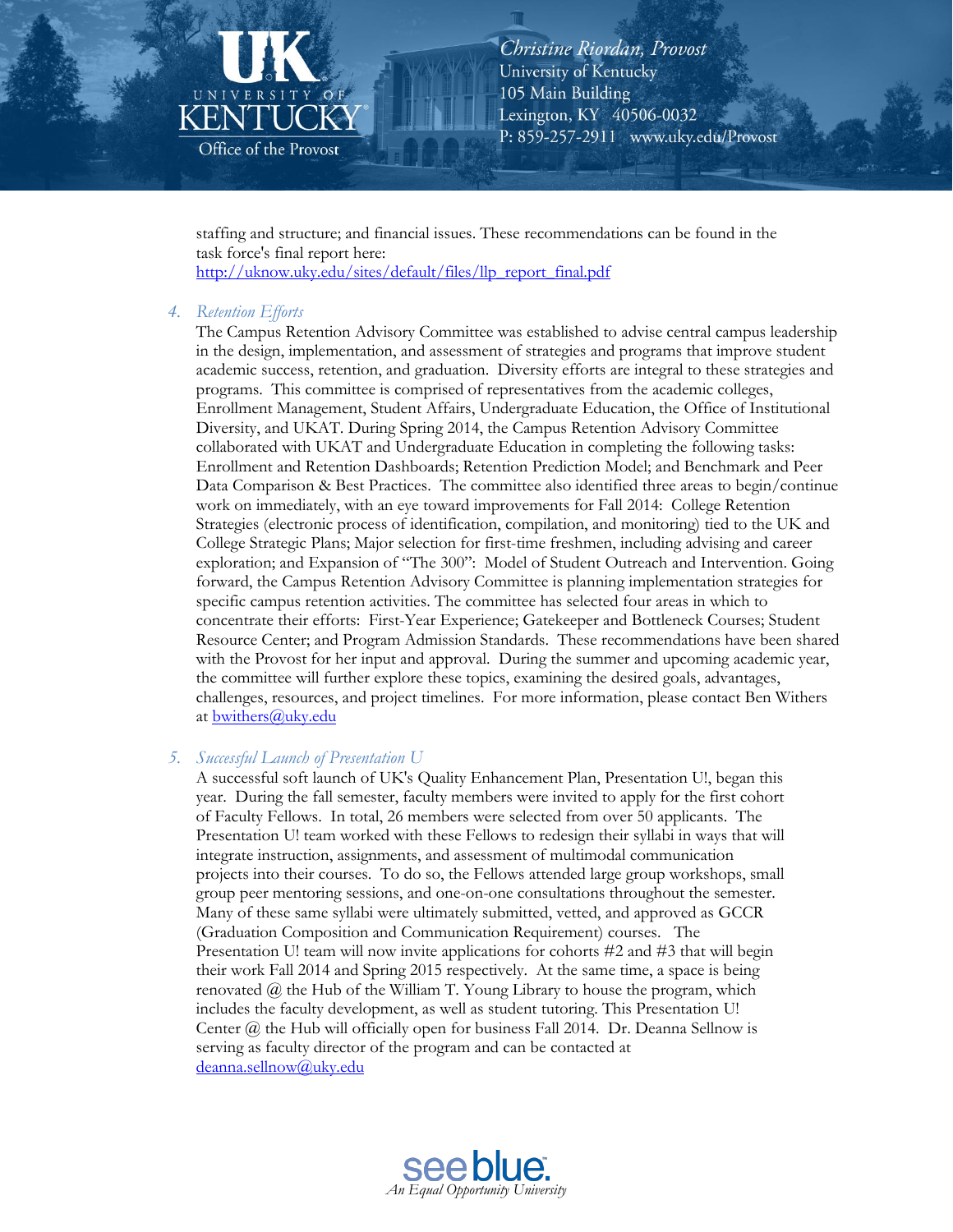# KEN Office of the Provost

Christine Riordan, Provost University of Kentucky 105 Main Building Lexington, KY 40506-0032 P: 859-257-2911 www.uky.edu/Provost

# 6. Office of External Scholarships

The Office of External Scholarships continues to provide valuable resources for students competing for nationally competitive awards. For the last two years, UK has sent a senior student to the Rhodes finalist interviews in Indianapolis. This spring, a student athlete secured one of 59 Truman Scholarships given for commitment to public service leadership (UK's first since 2008). The Goldwater Scholarship Foundation honored the research and academic success of two of our Computer Science/Mathematics double majors. One of these students was further recognized as an Astronaut Scholarship Foundation award recipient. The success of UK students was further demonstrated by three NSF Graduate Research Fellowship Program awards and 4 honorable mentions. 12 undergraduate students were selected to participate in the NSF Research Experience for Undergraduates program and they will be spread out across the United States doing research in fields ranging from engineering to political science. In addition, students distinguished UK in award competitions related to language acquisition and study abroad. Two Boren awards for international study were given to UK students this year – one for an undergraduate student to spend a year in Jordan studying Arabic and the second for a graduate student in the Patterson School to spend a semester learning Russian in Vladivostok, Russia. This is the first graduate student to receive an award since 1999. Four UK students were awarded Critical Language Scholarships to spend the summer of 2014 developing language skills in Arabic (2), Turkish and Japanese. 4 other UK undergraduates will be spending their summer studying in the United Kingdom, three on Fulbright Summer Institute awards and one to study British Literature at Oxford on an English Speaking Union award. UK students also received 4 academic year Fulbrights for research (Romania and South Korea) and teaching English abroad (Taiwan and Macau).

# 7. First Scholars

The Provost's Office remains committed to promoting the academic success of students who are first in their families to attend college. UK's First Scholars Program, a national model for first generation initiatives, reached a milestone this year with the graduation of its first group of scholars. Fifty percent of the First Scholar 2010 cohort (10 of 20) have completed their degrees in four year or less, and the cohort is on its way to an  $80\%$  six-year graduation rate.

#### 8. Honors Program

With over 3200 applications, the Honors Program enjoyed a third year of recordbreaking recruiting. The quality of the admitted students also continues to increase, witnessed by the 32 average ACT comp of the admitted students. Next Fall we expect 480 students in the entering Honors cohort, a figure that more than double the size of the incoming class from just three years ago.

#### 9. Sponsorship of Campus Speakers on Undergraduate Education

As a part of the "see tomorrow." Speaker Series, co-sponsored by the Office of the Provost and the University Senate, UK hosted campus speakers on undergraduate education. These included the "Putting Students First" panel (Robert Mock, Jake Karnes, Dana Walton-Macaulay, and Melanie Matson from UK) and Kathi Kern ("From the Ground Up: Faculty Innovation and the

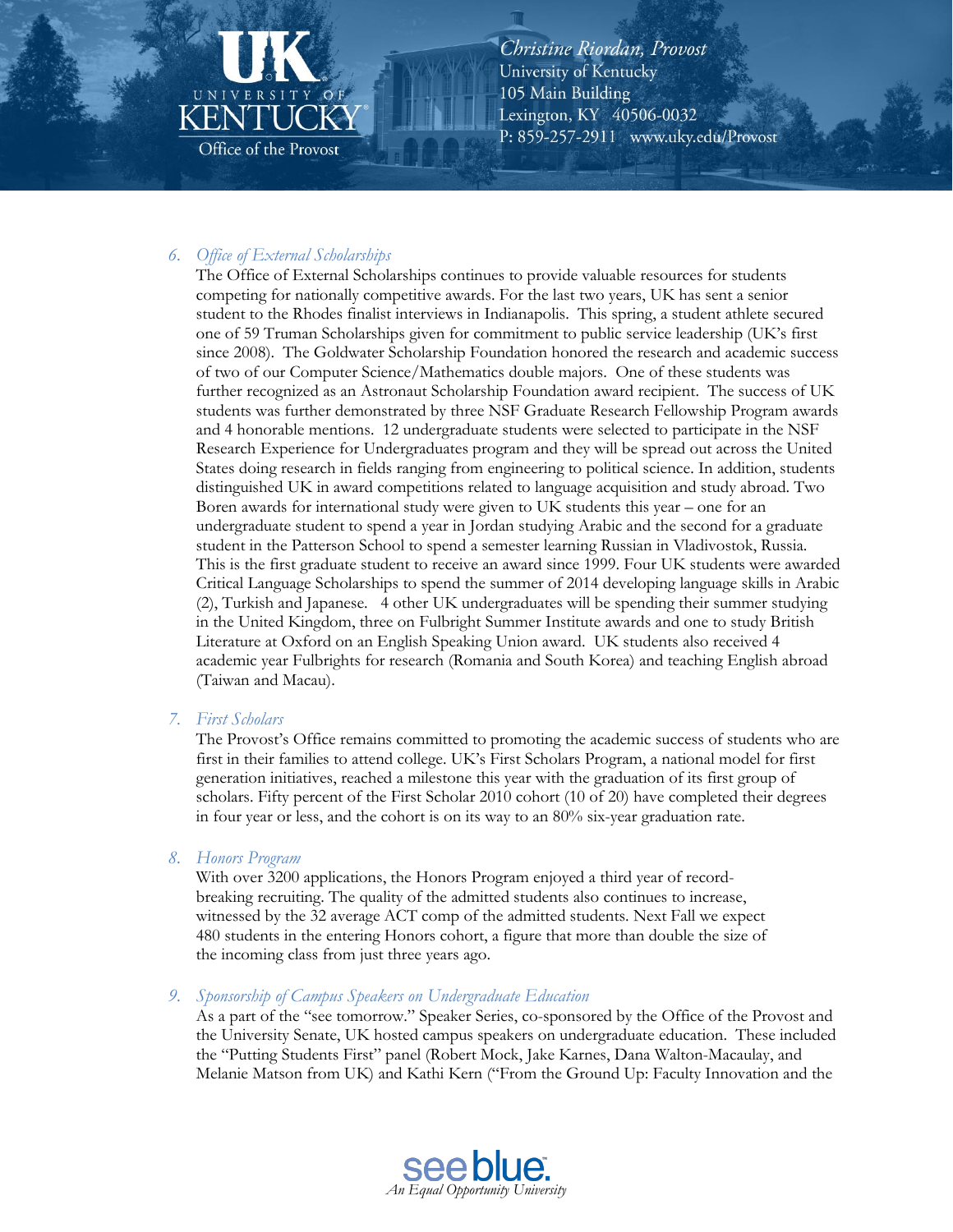

Future of Teaching and Learning at the University of Kentucky"). Podcasts of their presentations can be found here: http://www.uky.edu/strategic-plan/resources/speaker-series

#### 10. Pathways to Admission for International Undergraduates

Implementing the work of the Fall 2013 Task Force for International Student Success, the University Senate formalized and approved specific pathways for international student admission to UK and to particular colleges, including conditional admission and English language instruction. These changes will take effect as of Fall 2014, and are designed to open doors to more international undergraduates at the same time that they ensure that our international students are positioned to succeed at UK.

#### 11. Increased Participation in Education Abroad

UK students are participating in greater numbers than ever before, in education abroad opportunities for academic credit. UK International Center reports an increase of 21% over last year, bringing this year's total to over 1,000 students. While some of these are graduate students, the majority are undergraduates. The increases are due largely to cooperation between Education Abroad and academic departments, in formally integrating options for international education into students' degree programs (curricular integration).

One program of note is the "Discover Germany" program, which is run in collaboration with the Office of Institutional Diversity and which accounts for most of the diversity in UK undergraduate student study abroad. To date, 124 underrepresented students have participated in study abroad through "Discover Germany." This year, an additional 24 students will constitute the sixth and final year of the program.

#### 12. Collaboration with the Brazilian Scientific Mobility Program

UK continued its association with the Brazil Scientific Mobility Program (BSMP, formerly Science Without Borders), which sends hundreds of Brazilian undergraduates for a year of STEM coursework in the US and elsewhere. UK is currently tied for 8th in the nation, in the number of BSMP students it has accepted; the number is 70 so far. These students have contributed a great deal to the UK campus and classrooms, and their presence is an example of the kinds of pipelines of student mobility that are being built through teamwork between International Enrollment Management, Undergraduate Admissions, and the Center for ESL.

#### 13. Online Program Initiatives

The Office of the Provost partnered with UK Analytics and Technologies and the Center for the Enhancement of Learning and Teaching to launch the eLearning Innovation Initiative (eLII), awarding nearly \$1 million dollars in internal awards and for faculty development to foster the development of innovative, technology-rich pedagogy and learning strategies to be implemented in hybrid courses, online degree programs, and massive open online courses. Forty-one faculty members were admitted to the first faculty development cohort. Over the next year, those faculty will participate in an intensive development program that will include face-to-face training, online training, Faculty Learning Communities, and application of new skills and knowledge within their

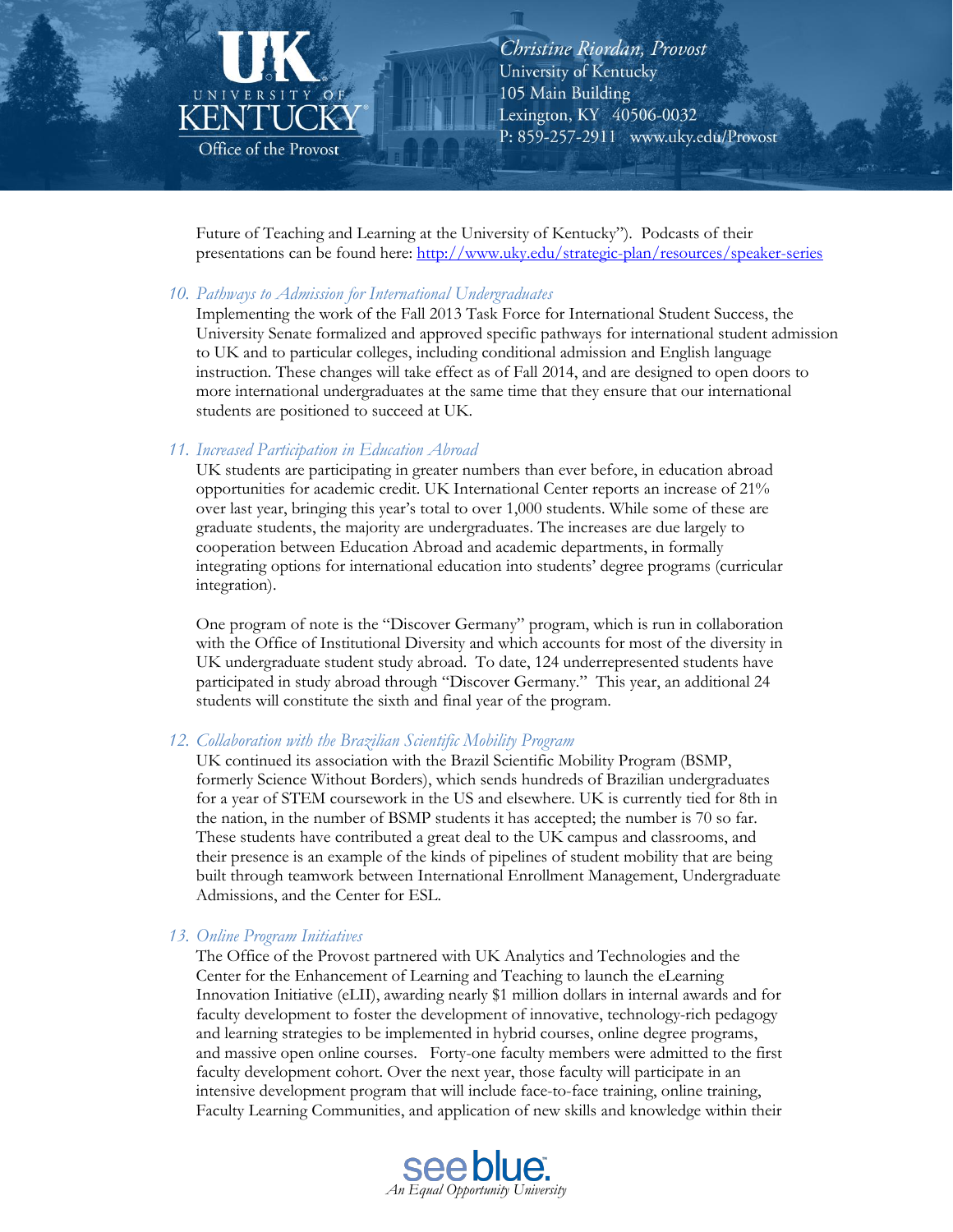

teaching practice. Three faculty were awarded grants to support the development of innovative, technology-rich pedagogy and learning strategies to address needs in a constantly changing learning environment via new online degree programs:

- Matthew Zook, College of Arts & Sciences, Geography, \$199,336
- Fazleena Badurdeen, College of Engineering, Mechanical Engineering, \$125,000
- Arnold Stromberg, College of Arts & Sciences, Statistics, \$125,000

Eight faculty were awarded grants to support redesign of large-lecture courses via synchronous and asynchronous hybrid learning opportunities, 'flipped' class designs, and IT-enabled personalized/adaptive learning:

- Debby Keen, College of Engineering, Computer Science, \$34,000
- Deanna Sellnow, College of Communication & Information, Instructional Communication & Research, \$35,000
- Samuel Franklin & Magdalena Muchlinski, College of Medicine, Anatomy & Neurobiology, \$34,690
- Rebekah Ison, College of Design, Interior Design, \$25,000
- Matt Page, Sarah Wylie VanMeter, & Robert Dickes, College of Fine Arts, \$75,000

Round 2 applications for the eLII program are being accepted through September 1, 2014. For more information, please contact Jennifer Edwards at jennifer.edwards@uky.edu

# Stabilize and Strengthen our Portfolio of Graduate and Professional Programs

14. Committee of Graduate Scholarship Awards, Stipends and Fellowships

This committee, chaired by Doug Kalika, was responsible for reviewing the process by which graduate tuition awards are allocated to ensure that it supports UK's dedication to excellence in graduate education. The group reviewed current Graduate School processes, sought input from various stakeholders, considered the pros and cons of process changes, and determined how recommended changes might be managed within the framework of UK's new budget model. The committee's final report is being finalized and will be posted here in June: http://www.uky.edu/provost/committeegraduate-scholarship-awards-stipends-and-fellowships

15. Search for Interim Associate Provost and Dean of the Graduate School

With the retirement of the current Dean of the Graduate School, the Provost changed the position to be an Associate Provost as well as Dean. This ensures that graduate education is represented at all dean's council meetings and Provost Leadership Team meetings. The Associate Provost and Dean of the Graduate School will lead campuswide efforts to enhance academic achievement for all graduate students and assists colleges and programs in developing innovative graduate curricula and programming. The Associate Provost and Dean of the Graduate School will also serve as a spokesperson for graduate education on committees and oversight bodies. The Provost

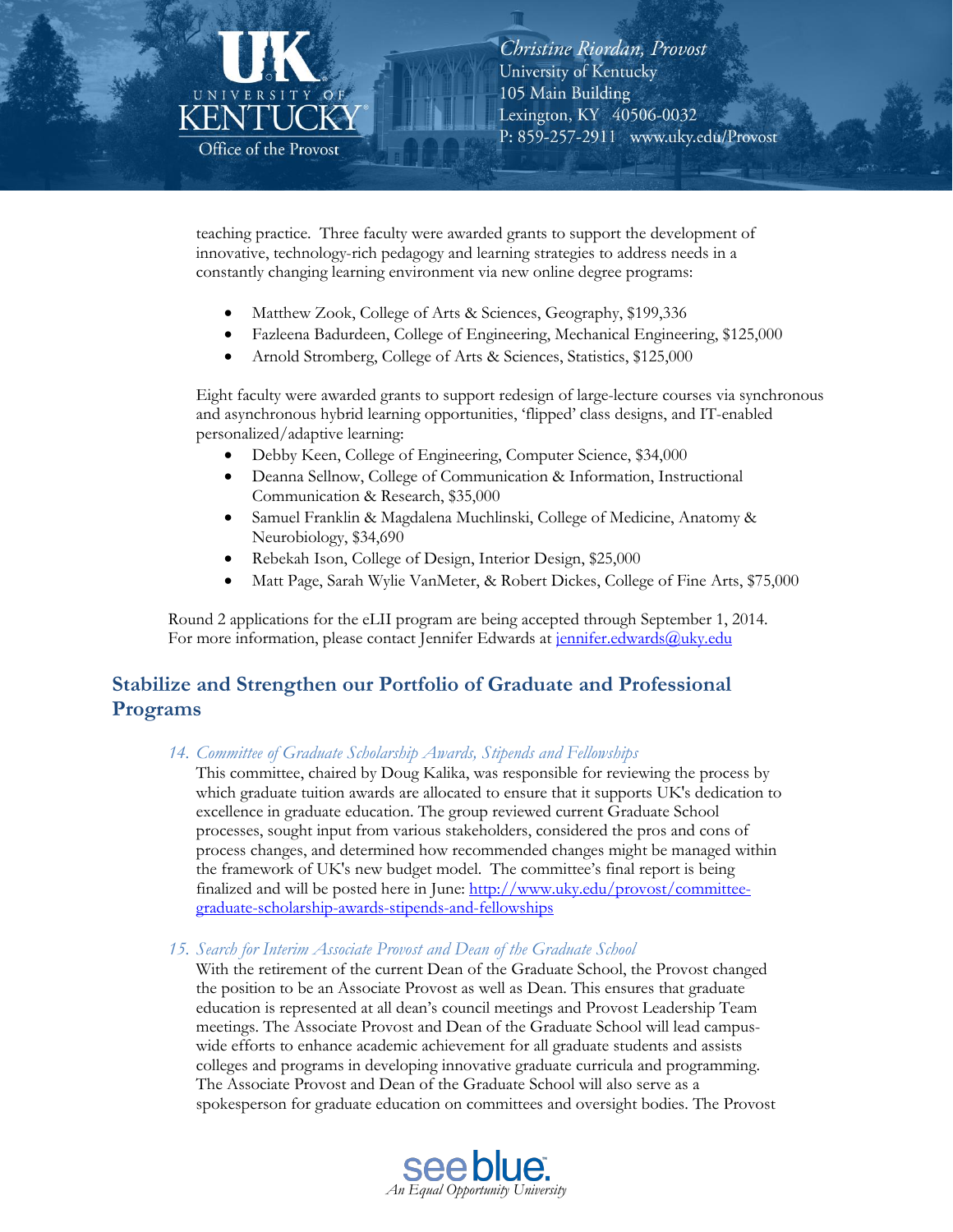

appointed a committee of individuals who served as reviewers of applicants and provided a confidential assessment of each candidate's strengths, concerns and fit for the position. Individuals on this advisory committee include:

- Merl Hackbart, Martin School
- Laurie A. Henry, Department of Curriculum and Instruction
- Brian A. Jackson, Graduate School and Department of Physiology
- Jenny Minier, Department of Economics
- John Obrycki, Department of Entomology
- Susan M. Roberts, Department of Geography

An interim will be named by June 30, 2014. The search for the permanent replacement will occur next academic year.

16. Sponsorship of Campus Speakers on Graduate Education

As a part of the "see tomorrow." Speaker Series, co-sponsored by the Office of the Provost and the University Senate, UK hosted Janet Weiss, Vice Provost for Academic Affairs-Graduate studies and Dean of the Rackham Graduate School at the University of Michigan. Her presentation can be found here: http://www.uky.edu/strategicplan/resources/speaker-series

# **Cultivate a Robust Research and Creative Environment**

17. New Partnership with Chinese Research Institute

A visit by a UK delegation to the Chinese Academy of Science's BIOLS Institute (Biological Institute of Life Sciences) during Summer 2013 has now led to the formalization of an agreement between UK and BIOLS, for UK faculty/postdoc/doctoral students to be hosted at BIOLS for short-term or long-term research collaborations. The agreement can also lead to co-hosted symposia and, eventually, to collaborative grants and publications. Particular departments at UK are now exploring specific faculty-to-faculty linkages with BIOLS.

18. Sponsorship of Campus Speaker on Entrepreneurship

As a part of the "see tomorrow." Speaker Series, co-sponsored by the Office of the Provost and the University Senate, UK hosted Buck Goldstein, University Entrepreneur in Residence and Professor of the Practice in the Department of Economics at the University of North Carolina at Chapel Hill. Buck spoke about entrepreneurship and innovation in the context of higher education. A podcast of his presentation can be heard here: http://uknow.uky.edu/sites/default/files/buck\_goldstein.mp3

19. NCUR

The National Conference on Undergraduate Research (NCUR) is an annual event promoted by the Council on Undergraduate Research in Washington, DC. UK was honored to host the 28th Annual NCUR on April 3-5, 2014. Teams of individuals from

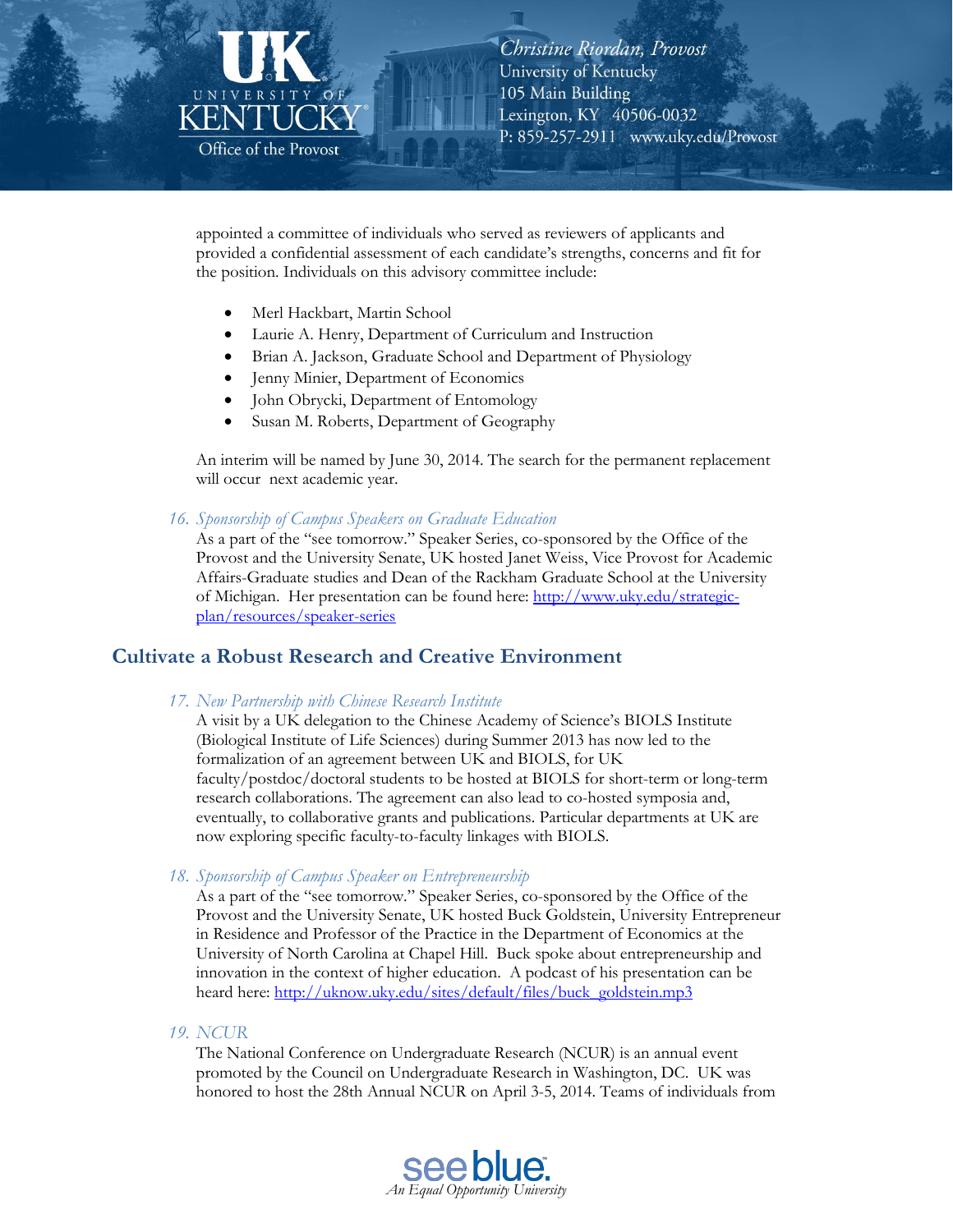

the Division of Undergraduate Education, in collaboration with other members from virtually all units across campus, created a conference program to showcase research and scholarly activities of over 4,000 students from 47 US states and 8 additional countries. Students presented their results in poster format, as oral presentations, and in the form of music, dance, art, poetry and other means, representing all disciplines. Some 322  $(8\%)$  of the student presenters were students of color.

Approximately 300 students from UK presented, demonstrating the role of facultymentored, high quality research in academic engagement, productivity, and student success. This represents the largest attendance for UK at this conference, as well as the largest overall attendance for the history of the conference, which began in 1987. In all, the great success of NCUR 2014 greatly increased UK's profile both nationally and internationally. For more information, please visit: http://www.uky.edu/academy/NCUR

# Have a Meaningful Impact on the Commonwealth and the Community

#### 20. Carnegie Community Engagement Reclassification Process

This committee, chaired by Katherine McCormick, was responsible for creating the Carnegie Foundation Community Engagement reclassification report. The reclassification process occurs every five years and is required for the institution to maintain its Carnegie Foundation status as a community engaged institution.

The committee delivered its final report to the Carnegie Foundation in April 2014; UK expects to hear a decision from Carnegie in December 2014. The committee's report can be reviewed here: http://www.uky.edu/provost/carnegie-foundation-communityengagement-reclassification-committee

#### 21. Massive Open Online Course (MOOC)

In Fall 2013, Analytics and Technologies partnered with the College of Arts and Sciences, Department of Chemistry, to develop and bring online the University's first Massive Open Online Course (MOOC). The course, Advanced Chemistry, is designed to examine the topics covered in advanced high school chemistry courses, correlating to the standard topics as established by the American Chemical Society. The class consists of lecture videos, which are approximately 10 to 15 minutes in length. The course launched in January 2014 with 13,603 students enrolled. Over the duration of the course 9,364 students accessed some aspect of the course, with 415 students completing all aspects of the course, including a final examination. The discussion boards were viewed by 5,821 of the course participants. Participants in the course submitting answers to the assessments throughout the course numbered 10,625. For more information, go to: http://www.uky.edu/coursera/

#### 22. External Outreach Activities Completed

The Provost participates in a wide range of media and external outreach activities. She maintains two blogs, one focused on the Strategic Plan and the other focused on general

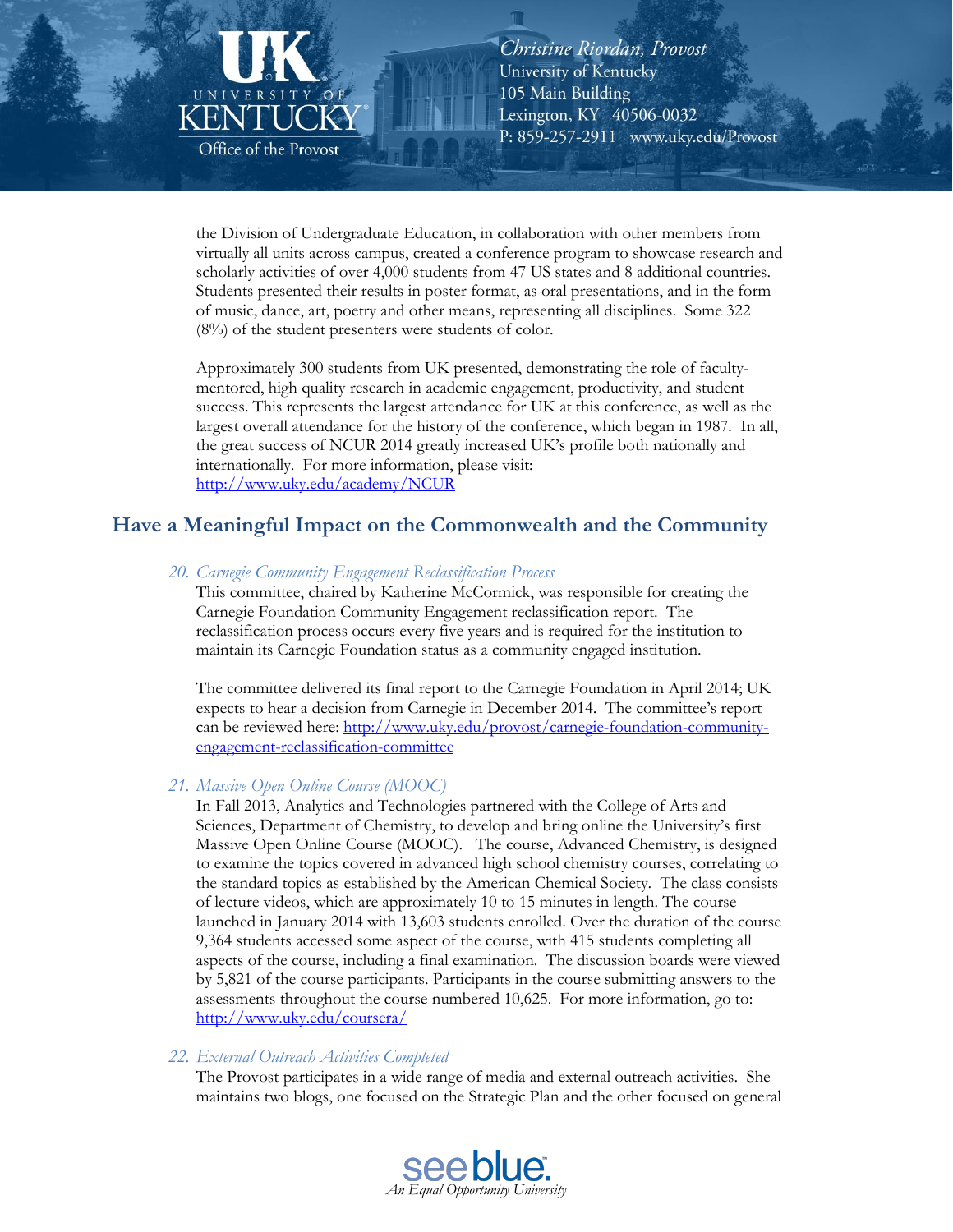

campus topics. The Provost is also active on social media, with both a Twitter account and a Facebook fan page. Additionally, community members are encouraged to invite the Provost to their events: http://www.uky.edu/provost/about/invite-provost

Interviews/Press Releases/Articles. The Provost actively works with UK Marketing and Communications to communicate with the press.

- Regular appearances on WUKY's "UK Perspectives"
- **Business Lexington**
- The Lexington Herald-Leader
- Kentucky Kernel editorial board

Attendance at Events/External Meetings. The Provost attended a variety of external meetings and events throughout the semester.

- 2014 Great Teacher Award Recognition Dinner
- 2014 State Extension Conference
- Academic Leadership Academy Meeting
- **AACSB CIRC Committee Meeting**
- St. Gallen University Accreditation Review
- **IMD** Accreditation Review
- Bluegrass Higher Education Consortium
- **Central Bank Board Meetings**
- Council of Chief Academic Officers Meeting and Dinner
- **GIRLS Academy**
- Kentucky Council on Postsecondary Education
- Leadership Kentucky
- SEC Academic Leadership Development Program Spring Workshop
- SEC Academic Leadership Development Program Lunch Meeting
- Take Back the Night Rally
- The Suder Foundation
- United Way

# **Foster a Positive Work Environment for Faculty and Staff**

#### 23. Faculty Workshops and Other Development Activities

In Spring 2014, the Office for Faculty Advancement & Institutional Effectiveness has organized and/or facilitated a total of 32 workshops, conversations with top UK administrators, and meetings and all-day workshops for two major faculty leadership development programs (SECU Academic Leadership Development Program and the Bluegrass Higher Education Consortium's Academic Leadership Academy). Two additional recent activities were the UK Faculty Awards Ceremony on May 1 and the Area Academic Advisory Committee Appreciation Luncheon on May 15.

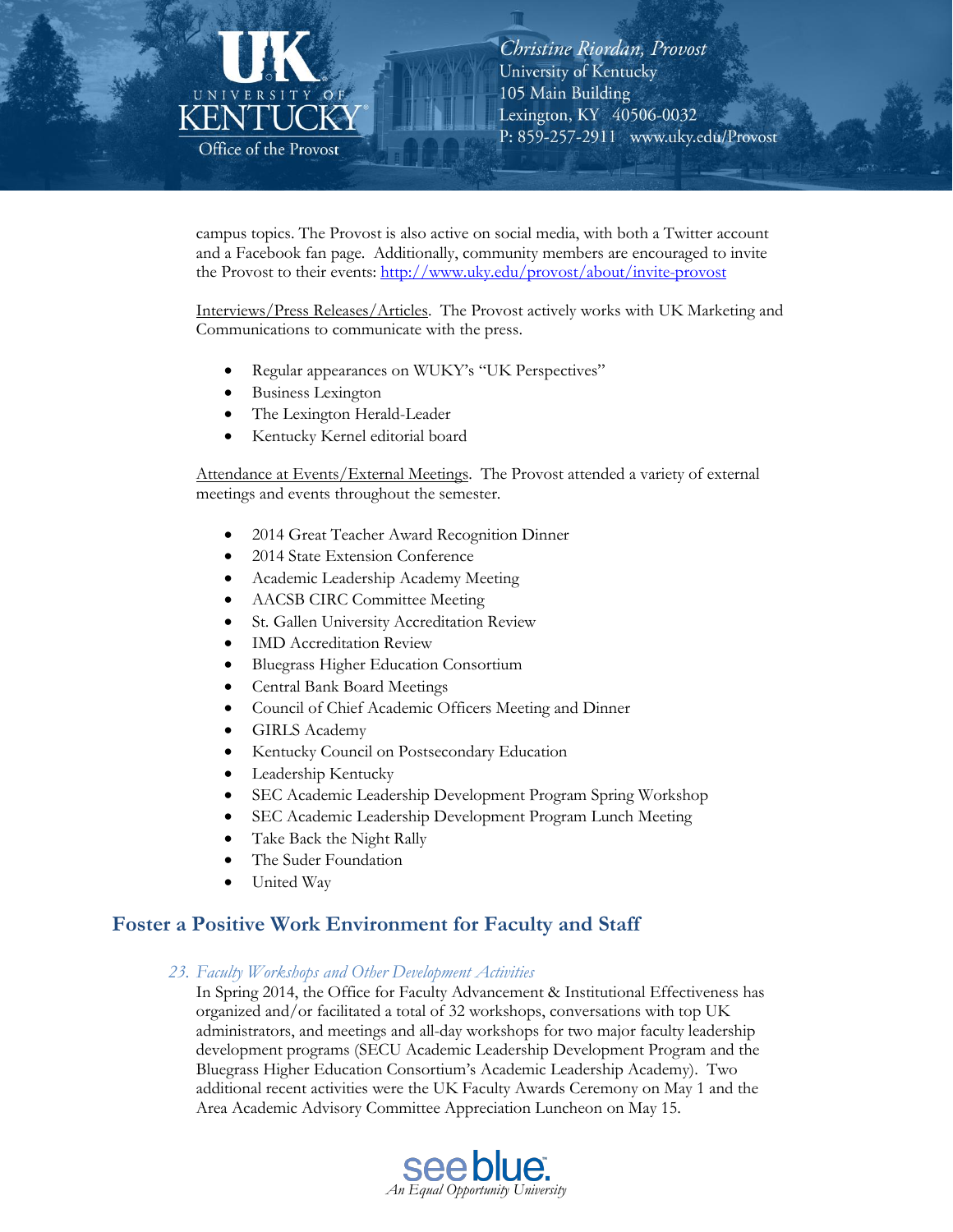

Total 2013-14 workshop registration has exceeded 1200 people. Spring highlights include: (1) curriculum development and pilot testing of a the first two sessions of a 5part Chairs' Academy program (in collaboration with two College of Education faculty members), (2) a series of grant-writing workshops (in partnership with the VPR Office), (3) the new entrepreneurship workshop series (in partnership with the Von Allmen Center), and (4) a series of workshops for improving supervisory skills of faculty (in partnership with HR Training & Development). Workshop constituency scope includes all faculty, senior administrators, and, for select workshops and development programs, post-doctoral scholars, senior teaching assistants, staff researchers, and staff who are involved with maintaining faculty databases. A list of the latest workshops can be found here: http://www.uky.edu/Provost/APFA/Faculty\_Development/ Please contact GT Lineberry with ideas for faculty workshops at gt.lineberry@uky.edu

#### 24. Formation of Faculty Support Team

The Office for Faculty Advancement and Institutional Effectiveness now has a team to provide support for deans, department chairs, and faculty in faculty personnel matters. This team meets bi-weekly and has representatives from the offices of Faculty Advancement, Human Resources, Academic Ombud, Equal Employment Opportunity, and General Counsel. Contact GT Lineberry at **gt.lineberry@uky.edu** 

#### 25. Faculty Awards

At the May 1 UK Faculty Awards Ceremony, the 2014 Albert D. and Elizabeth H. Kirwan Memorial Prize was awarded to Jeremy Popkin, Department of History; the William B. Sturgill Award was awarded to John R. Thelin, Department of Educational Policy Studies and Evaluation; University Research Professorships were announced: Richard J. Charnigo, Jr. Department of Biostatistics, Francie Chassen-Lopez, Department of History, Debra K. Moser, College of Nursing, and Mark A. Prendergast, Department of Psychology; Provost Outstanding Teaching Awards went to the following six faculty: Philip R. Harling, Department of History, Pearl James, Department of English, Leon Sachs, Department of Modern and Classical Languages, Brian W. Adkins, Department of Emergency Medicine, Andrea M. Friedrich, Department of Psychology, and Tammy J. Stephenson, Department of Dietetics and Human Nutrition, and to the following three teaching assistants: Ashleigh M. Hardin, Department of English, Nathan A. Shank, Department of English, and E. Asley Sorrell, Department of History. UK's 2014 SEC Faculty Achievement Award Winner was named in April: Dr. Jayakrishna Ambati, Department of Ophthalmology. Wethington Awards totaling an approximate \$3M will be awarded by June 30, 2014 to an approximate 300-350 faculty members.

Additionally, six University of Kentucky educators were named recipients of the UK Alumni Association 2014 Great Teacher Award. The recipients include Mark Cone, Department of Plant and Soil Sciences, College of Agriculture, Food, and Environment; Jonathan M. Golding, Department of Psychology, College of Arts and Sciences; Dr. Zaki-Udin Hassan, Department of Anesthesiology, College of Medicine; Jerzy W. Jaromczyk, Department of Computer Science, College of Engineering; Cyndy Miller, Department of Communication, College of Communication and Information; and Dr. Paul Murphy, Department of Pathology, College of Medicine.

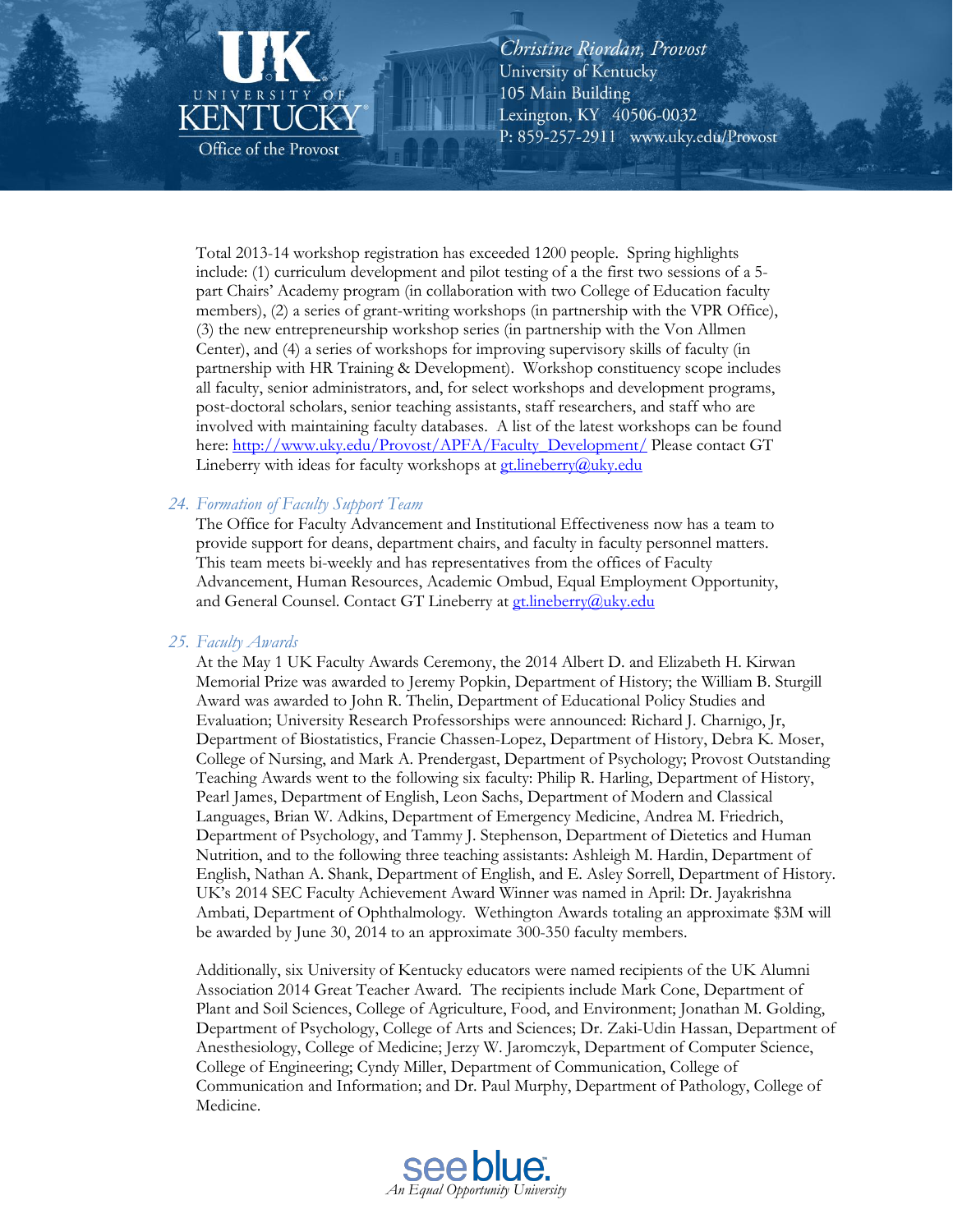# KENT Office of the Provost

Christine Riordan, Provost University of Kentucky 105 Main Building Lexington, KY 40506-0032 P: 859-257-2911 www.uky.edu/Provost

Finally, each year the Division of Student Affairs sponsors an awards and recognition ceremony that honors staff, students and faculty who have contributed to the success of the division. This ceremony is one of the most popular staff development events offered by the division. This program contributes to a more positive work environment on the campus.

#### 26. Open Office Hours

The Provost launched an Open Office Hours series, which will continue throughout each academic year. Each month, the Provost reserves two hours to meet with UK students, faculty, and staff. These one-on-one meetings are intended as a way for community members to discuss their thoughts on what is happening at UK, to talk about their experiences, and to share their ideas for continuing to build on UK's momentum. More information can be found here: http://www.uky.edu/provost/about/open-office-hours

#### 27. Academic Leadership Meetings

This semester, the Provost kicked off a bimonthly series of Academic Leadership meetings. Chairs, Directors, Associate Deans, Assistant Deans, Deans, Associate Provosts, and Assistant Provosts are invited to attend these meetings to exchange ideas and participate in open discussions of current issues. The first two meetings were held on February 17<sup>th</sup> and April 14<sup>th</sup>. These meetings will continue this next academic year.

#### 28. Dean Searches

The Office of the Provost continues to provide leadership in the searches for Deans. Two searches this year have culminated in the appointment of Dr. Nancy Cox as Dean of the College of Agriculture, Food, and Environment, effective January 1 and Dr. Janie Heath as Dean of the College of Nursing, effective August 1. Substantive progress has been made in the searches for the Dean of the College of Design and the Dean of the College of Health Sciences. Searches to replace the Dean of the Graduate School and the Dean of the College of Dentistry have recently been announced. In all searches, the Provost has continued to communicate weekly with faculty and staff in each college to ensure transparency. Information on all of the searches can be found online: http://www.uky.edu/provost/resources/searches

#### 29. Meetings with Faculty and Staff

As an advocate for faculty and staff, the Provost attends and presents at a wide variety of meetings across campus. The most up-to-date list of meetings can be found online: http://www.uky.edu/provost/content/meetings

- College of Agriculture, Food, and Environment Faculty Council
- College of Arts and Sciences Council of Chairs
- College of Arts and Sciences External (National Strategy) Advisory Council
- College of Communication and Information College Assembly
- College of Dentistry Faculty Council
- College of Education Faculty Council
- College of Engineering Alumni Group

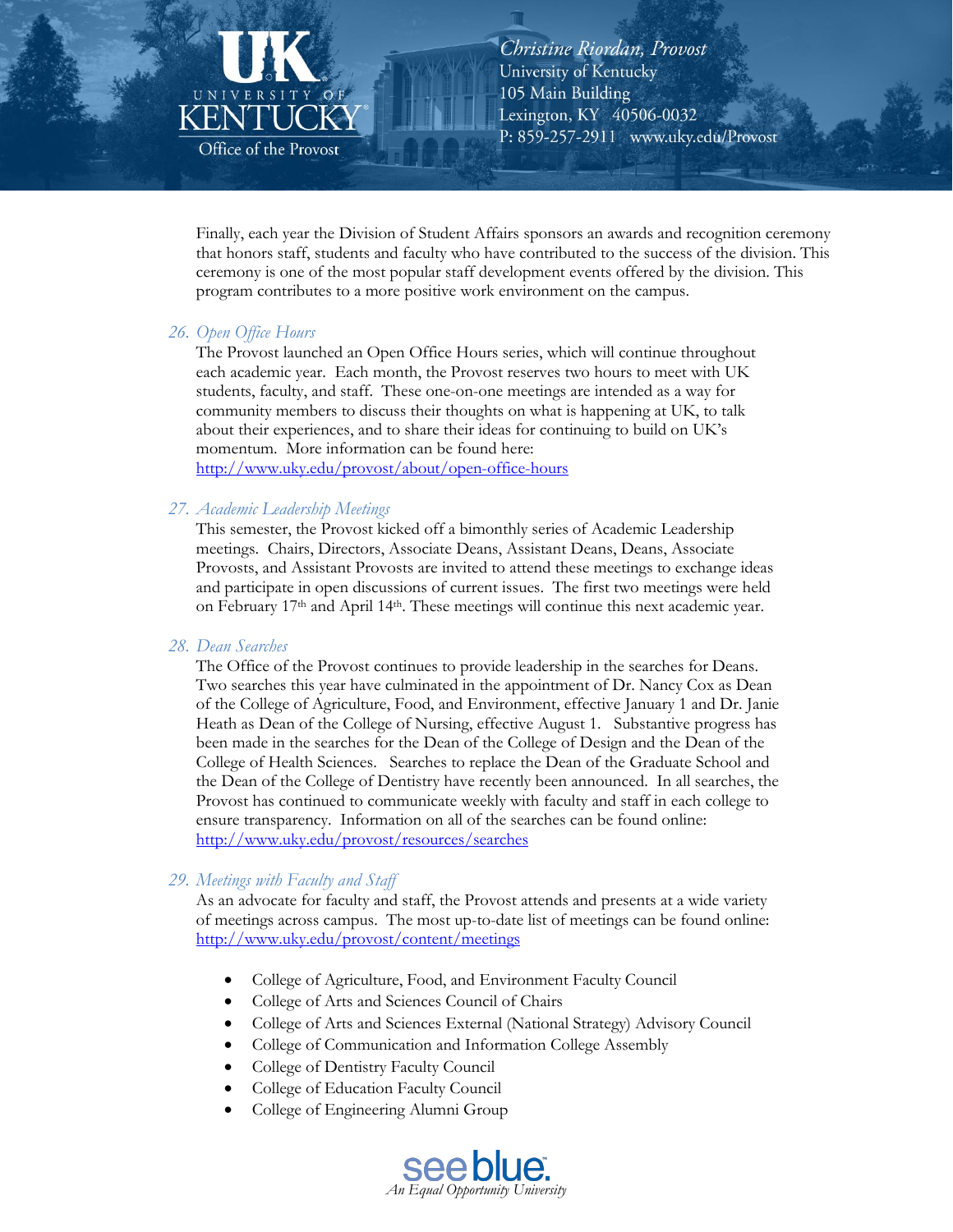# UNIVE KENTI Office of the Provost

Christine Riordan, Provost University of Kentucky 105 Main Building Lexington, KY 40506-0032 P: 859-257-2911 www.uky.edu/Provost

- College of Engineering Dean's Advisory Council
- College of Fine Arts Executive Council
- College of Health Sciences Faculty Council
- College of Law Faculty Meeting
- College of Medicine Faculty Meeting
- College of Nursing Faculty and Staff Meeting
- College of Pharmacy Faculty Council
- College of Public Health Faculty Council Meeting
- College of Public Health Faculty and Staff Meeting
- College of Social Work Administrative Team Meeting
- College of Social Work Faculty Meeting
- Gatton College of Business and Economics Faculty Council
- Libraries Faculty Council
- Meeting with Department Chairs College of Agriculture, Food, and Environment
- **Staff Senate Lunch Session**
- Tour of Saha Cardiovascular Research Center, Gill Heart Institute and Labs
- Tour of Ambati Opthamaology Labs
- VIS Center Faculty and Staff

Attendance at Internal Events/Speaking Engagements. The Provost attended and spoke at many internal events this semester.

- Art in Bloom UK Art Museum
- **CCTS** Spring Conference
- College of Social Work Hall of Fame dinner and Awards Ceremony
- DanceBlue
- Don Giovanni Opera
- Engineering Hall of Distinction
- Harambee Celebration
- K2 Kick-Off Office of New Student & Parent Programs
- Presentation to Dan O'Hair and Derek Lane's Communication and Leadership  $\bullet$ Class
- Presentation to Tom Lester's Leadership Class
- Provost Awards Ceremony/Faculty Awards Ceremony
- Provost's Fireside Chat Lunch Meeting with new Faculty
- Ribbon Cutting Ceremony UK Health Plan Urgent Care Clinic
- Scholars in Engineering and Management (SEAM) Honors Program Lecture
- Student Activities Board Candlelight Ceremony
- UK Association of Emeriti Faculty Luncheon Meeting
- UK Employee Student of the Year Banquet

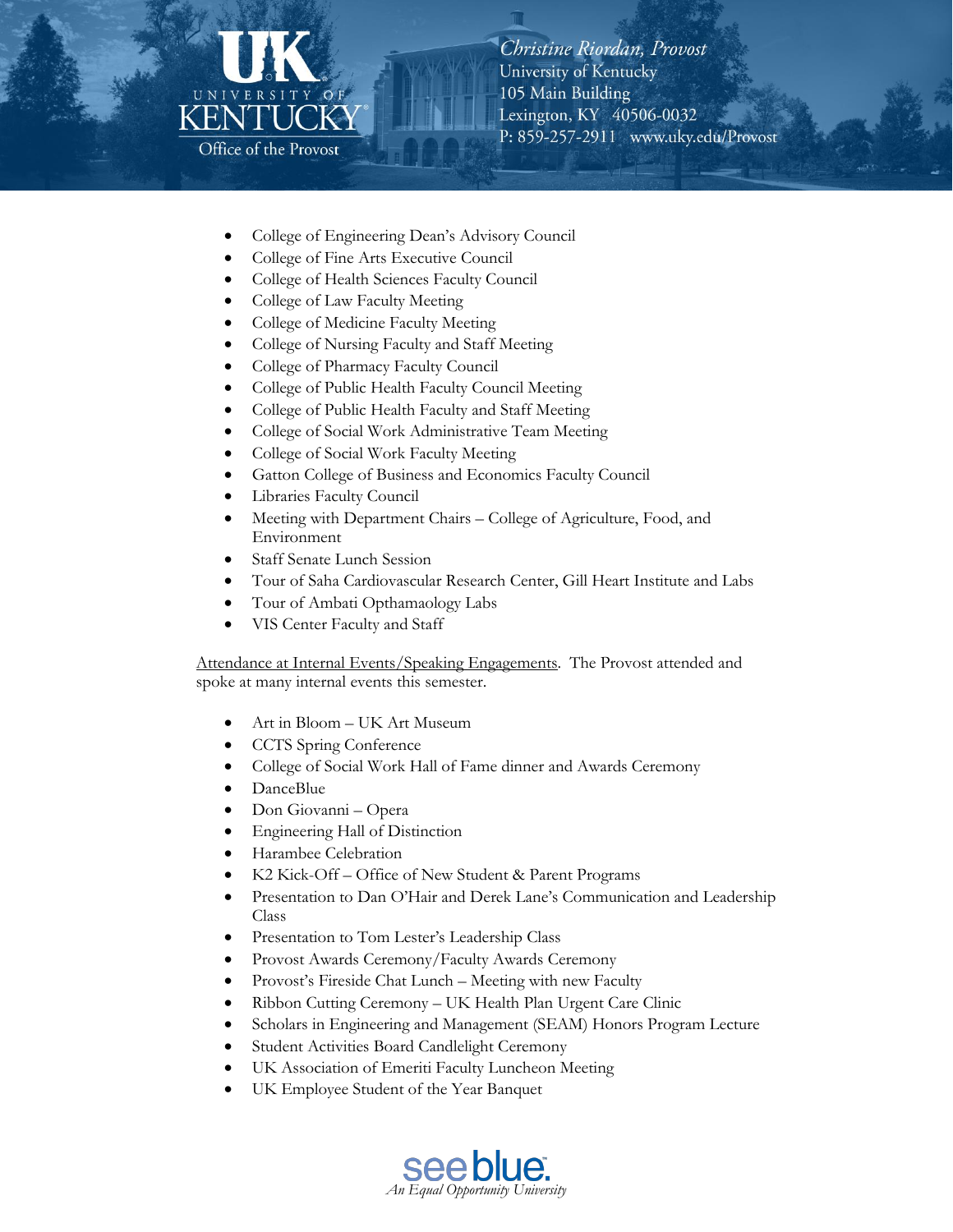

UK HealthCare/Cancer Foundation's Vintner Dinner

# Enhance our Role as the Place of Collaboration for People of All **Identities**

30. Women's Leadership and Career Development Task Force

The Women's Leadership and Career Development Task Force, led by Provost Riordan and co-chaired by Mary Davis and Terry Allen, began its work in earnest. Twenty-five faculty and administrative officials from throughout campus comprise the Task Force membership. The purpose of the Task Force is threefold:

- 1. To help identify career and development opportunities for women faculty and executive staff;
- 2. To help promote the visibility and acknowledgement of women's contributions on campus; and,
- 3. To help create an understanding of the status of women on campus.

The Task Force will deliver its final report and recommendations in December 2014, and a progress report will be posted online on June 16th, 2014. The website of the Task Force is: http://www.uky.edu/provost/womens-leadership-and-career-developmenttask-force

#### 31. International Travel Risk Management Task Force

This Task Force, chaired by Susan Carvalho, was charged with reviewing UK's policies, processes, and risk coverage for all forms of international travel by the UK community. The Task Force reviewed and provided recommendations on a wide variety of topics, such as the risk plans and insurance coverage for all forms of international travel by faculty, staff, and students, the current policies and procedures surrounding international travel at UK, and the benefits available to employees traveling abroad. The Task Force's final report can be read online at: http://www.uky.edu/provost/international-travel-risk-management-task-force

Implementing some of these recommendations, UKIC and the UK Office of Risk Management launched an online training program for faculty who take non-credit student groups abroad, and streamlined the process for review of non-credit group travel to international locations. We are in the process of implementing additional recommendations. For more information, please contact Susan Carvalho at carvalho@email.uky.edu

#### 32. Planning for New Immigration Software System

In order to improve services to international students and scholars, and adhering to national best practices in immigration management for international members of the UK community, we laid the groundwork for the Fall 2014 implementation of a new software system (Sunapsis, replacing fsaAtlas) as the interface between SAP, UK students, and the US Department of Homeland Security. Implementation is a team effort between UKIT and UKIC, and involves Graduate and Undergraduate Admissions as well as the Center for English as a Second Language.

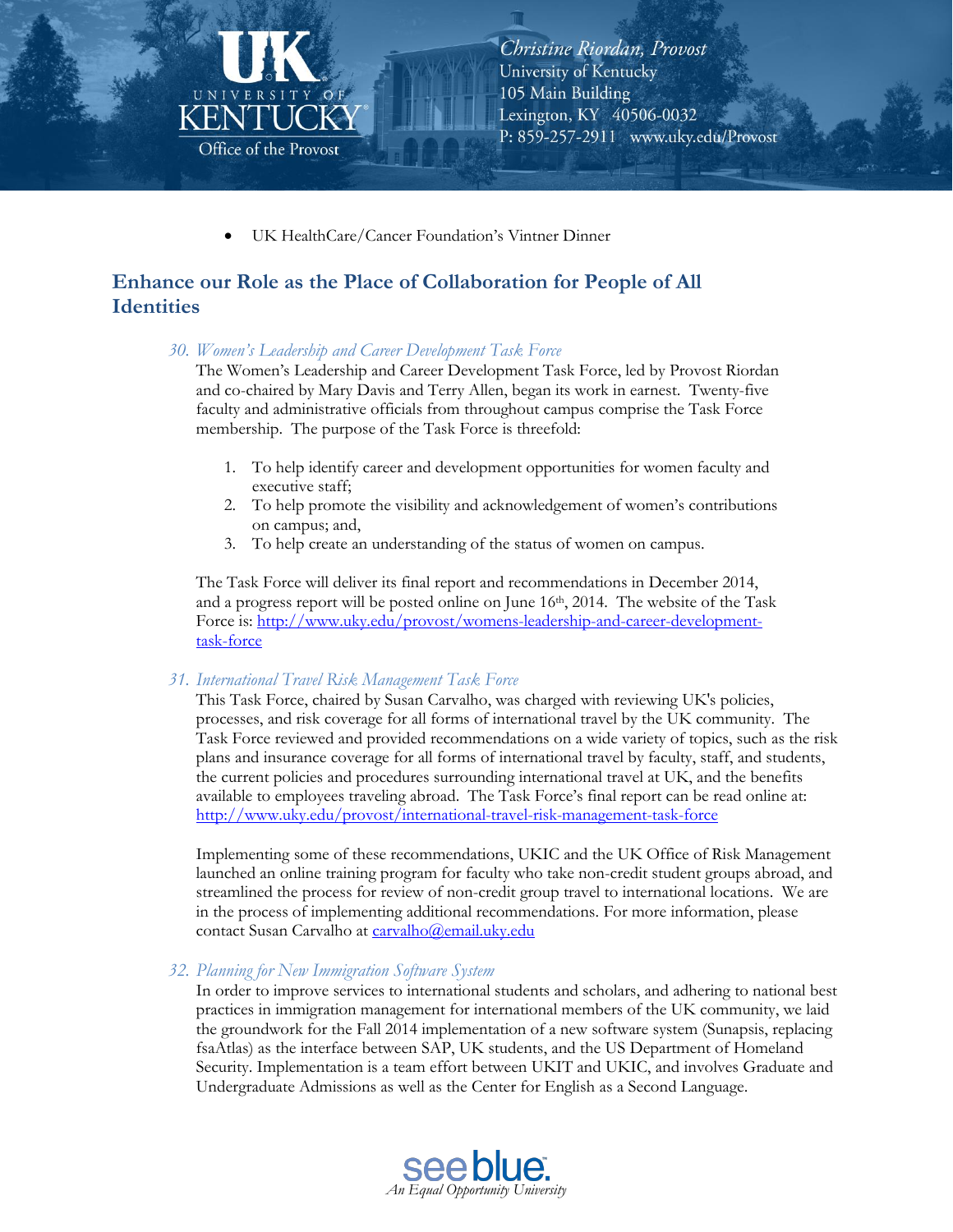

#### 33. Formation of Office of China Initiatives

Implementing a recommendation of the faculty-led Strategic Vision for Internationalization committees that were convened in Spring 2013, the UK International Center launched the Office of China Initiatives, to support faculty and college partnerships with China. This office will be led by Executive Director Huajing Maske, who will also continue her work as Director of the Confucius Institute with the assistance of assistant director Rebecca Huffman. The Confucius Institute at the University of Kentucky is the center for Chinese language, culture, art and business. It is a gateway to China for our students, staff and faculty as it serves as a conduit for UK's China initiatives.

The Office of China Initiatives will focus on curricular and co-curricular enhancement related to China,  $2+2$  and other recruitment-focused partnerships with Chinese universities, as well as research collaborations with China that can lead to increased external funding. It will also align the Confucius Institute priorities and resources with UK's strategic plan and increased Chinafocused opportunities for UK students. For more information, please contact Huajing Maske at huajing.maske@uky.edu

#### 34. Service-Learning Partnership in Santo Domingo, Ecuador

The University of Kentucky's Shoulder-to-Shoulder program continued its healthcare-based and community-focused partnership with Santo Domingo, Ecuador. In March, Alternative Spring Break coordinated a group visit involving 15 students; in addition, the colleges sent interdisciplinary Brigade groups in March and May, involving a total of 77 students, faculty, and community members. These groups all worked with their counterparts in Santo Domingo to improve facilities, public health, and healthcare education, while also learning cooperative and creative problem-solving skills that will serve their communities well at home.

# **Transform the Campus Infrastructure and UK Brand**

#### 35. Academic Brand Project

In October 2013, the Provost convened a group of brand managers across the campus to discuss how to enhance UK's academic brand. In response, a series of focus groups to date has been held with 18 groups of faculty, staff, students, alumni, retired faculty and others, totaling nearly 200 people. The focus groups are designed to elicit feedback about how to better define and articulate UK's distinctive academic brand position as a thriving, residential public research campus - one that has tremendous momentum as evidenced by significant infrastructure revitalization and transformation taking place. Focus group participants were asked to rate — and provide feedback on — six different positioning statements that seek to reflect potential areas of distinction and academic positioning.

In future months, the most resonant statements — the ones that also provide opportunities for the greatest synergies with existing branding efforts in enrollment management, UK HealthCare and athletics — will be tested more broadly on the campus in hopes of creating consensus behind one or a series of brand statements that will more competitively position the academic campus and leverage other, existing brands such as UK HealthCare and athletics that have equity either regionally or

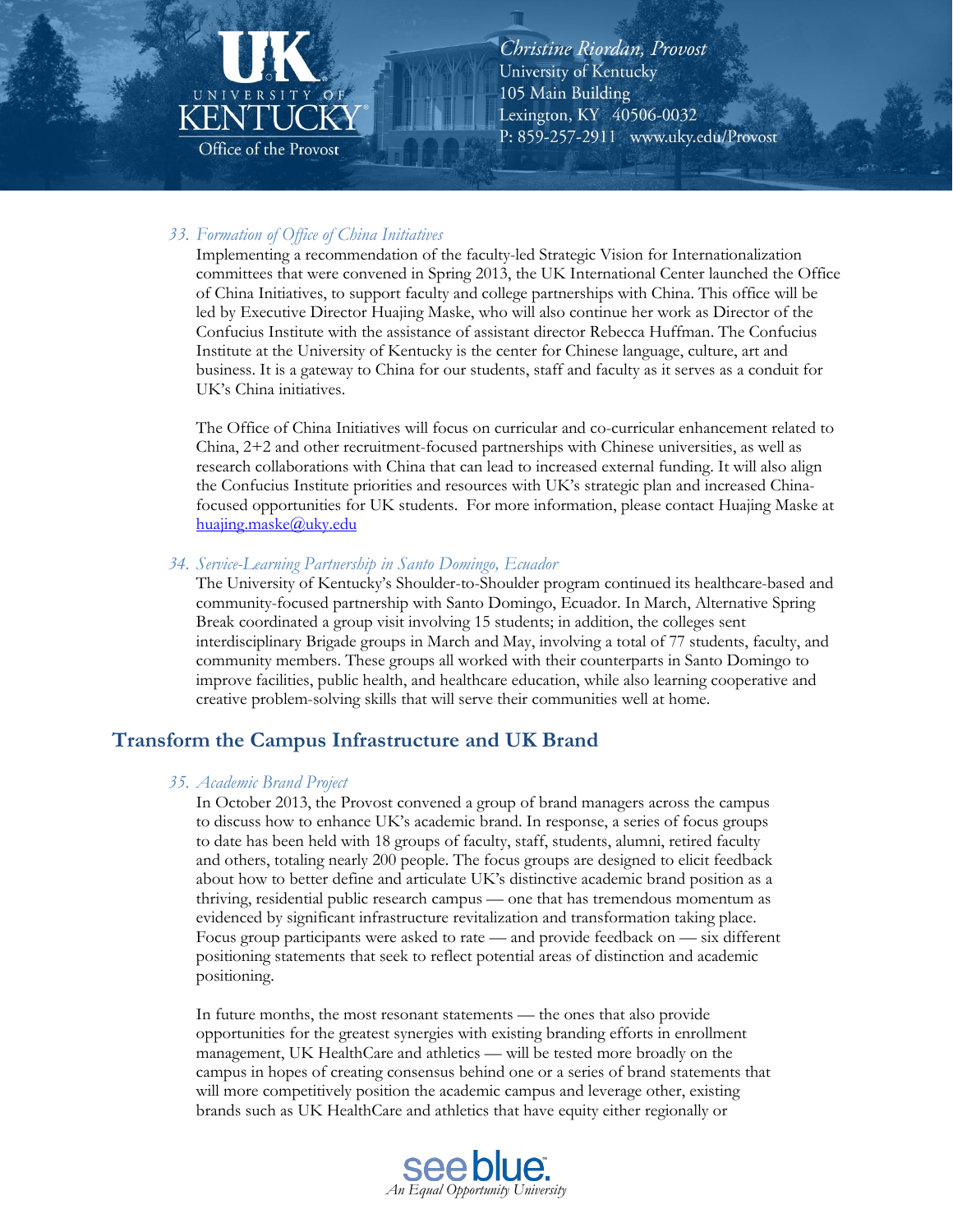

nationally. For more information, please contact Jay Blanton, Executive Director of Public Relations and marketing, at jay.blanton@uky.edu

#### 36. Academic Facilities Needs

In working with deans of the colleges, a master list has been developed of immediate facilities needs to advance our academic enterprise. Contact Gus Miller (gus.miller@uky.edu) for assistance with academic facility planning.

#### 37. Automation of Faculty Consulting Form

The Office of the Provost, Office of Faculty Advancement, Office of Sponsored Projects, and Analytics & Technologies have partnered on a project to develop an electronic workflow for the faculty overload process. The "Form-F" application converts a paper-based process into an electronic system that captures faculty overload request data, routes and documents approvals and provides e-mail updates to the relevant parties. The new process will also improve progress monitoring, reporting and overall visibility to faculty and administrators.

The project team conducted a successful pilot test with the Arts & Sciences Payroll Office on May 14. The feedback from the test group is being prioritized for production v1 and future versions. The application is targeted to be in production by June 16. Please contact Clain Hendrix for more information at *clainhendrix@uky.edu* 

# Develop a Sustainable Financial Plan

#### 38. Financial Model

A long and engaged "listening" tour about the financial model came to a close this semester. The majority of the feedback received revolved around three major themes:

- 1. A belief that the "cohort methodology" for the distribution of state appropriation incentivized competition rather than encouraged collaboration. In addition, service was not considered in the original proposed distribution formula.
- 2. A lack of stability evident in the "hold-harmless" calculations that created uncertainty, which would hinder the ability to plan long term.
- 3. In its current form, the allocated expense methodology for campus and administrative services heavily weighted expense to instructional units through the use of total FTE (students, faculty, and staff).

Based upon this feedback, the Provost Budget Office began an intensive phase of analysis to review and propose formula changes. Analyses underway include:

- 1. Removing the cohort methodology so as to foster collaboration.
- Stabilizing the hold-harmless and making it fixed against a recurring budget. The 2. nomenclature will change as well referring to it as an institutional contribution.
- 3. Changing the allocated expense formula to distribute on a mixed allocation strategy composed of both modified direct expense and total FTE. FTE will change from an